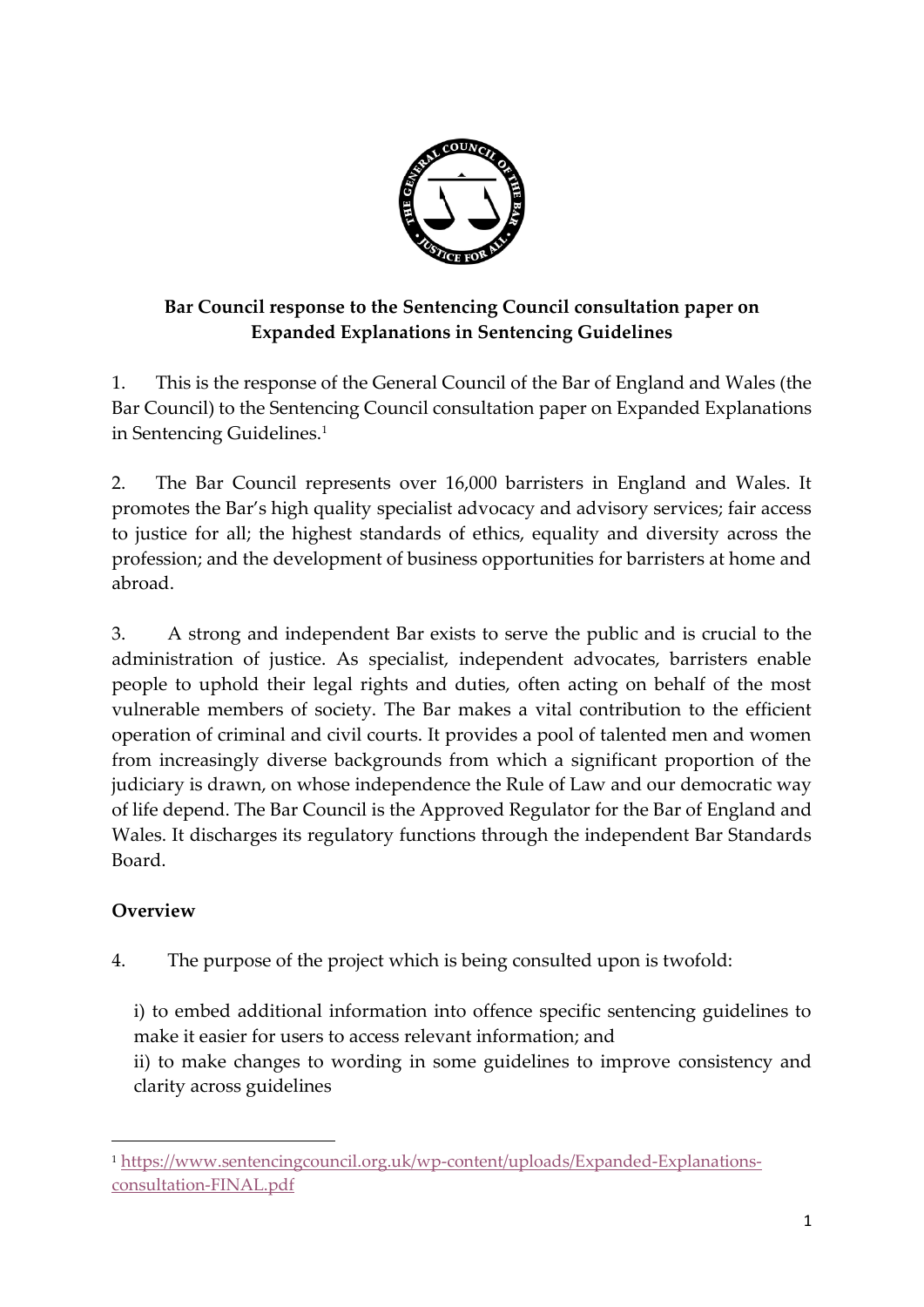5. The consultation concerns both the concept of embedding such additional information, and the detail of the proposed additional content.

6. We note that the expanded explanations *"are designed to reflect current best practice rather than to alter sentencing practice."* No new aggravating or mitigating factors are identified in the consultation, the focus of which is rather on how the relevance of these factors could perhaps be better understood. Accordingly, while we have considered a number of examples of how the expanded explanations are intended to work in practice - on the user-friendly "test website" - we have not conducted a detailed analysis of the content.

7. We can however offer the following observations as to the content:

- i. First, we note with approval the reminder that attaches to each potential aggravating or mitigating factor that: *"Care should be taken to avoid double counting factors including those already taken into account in assessing culpability or harm or those inherent in the offence."* As a court works its way through the relevant guideline, this simple but important point risks being forgotten.
- ii. Secondly, we agree that the use of standard explanations rather than offencespecific explanations is appropriate. As noted in the consultation, the aggravating and mitigating factors that are the subject of this exercise (for example the aggravating factors of relevant previous convictions or an attempt to conceal / dispose of evidence, or mitigating factors such as the existence of genuine remorse) may apply to a range of offences and therefore need to be of general application.

8. As to the concept, we are supportive of the overall aim of this project, which is to *"provide easy access to relevant information without interfering with the ability of the court to sentence appropriately on the facts of the case before it."* While the existing sentencing guidelines already provide a considerable degree of clarity, any increase in the ability of court users and the general public to understand the basis upon which those convicted are sentenced is to be welcomed.

9. The sentencing tribunal will retain an important degree of discretion as to how the guidelines are applied in each individual case - by apportioning weight to relevant aggravating and mitigating factors, after first identifying what they consider to be the appropriate starting point within the applicable range of sentences of the offence under consideration, and thereafter considering any credit resulting from a plea of Guilty. The use of expanded explanations is likely to benefit public understanding of the sentences handed down by the courts following the careful process set out above.